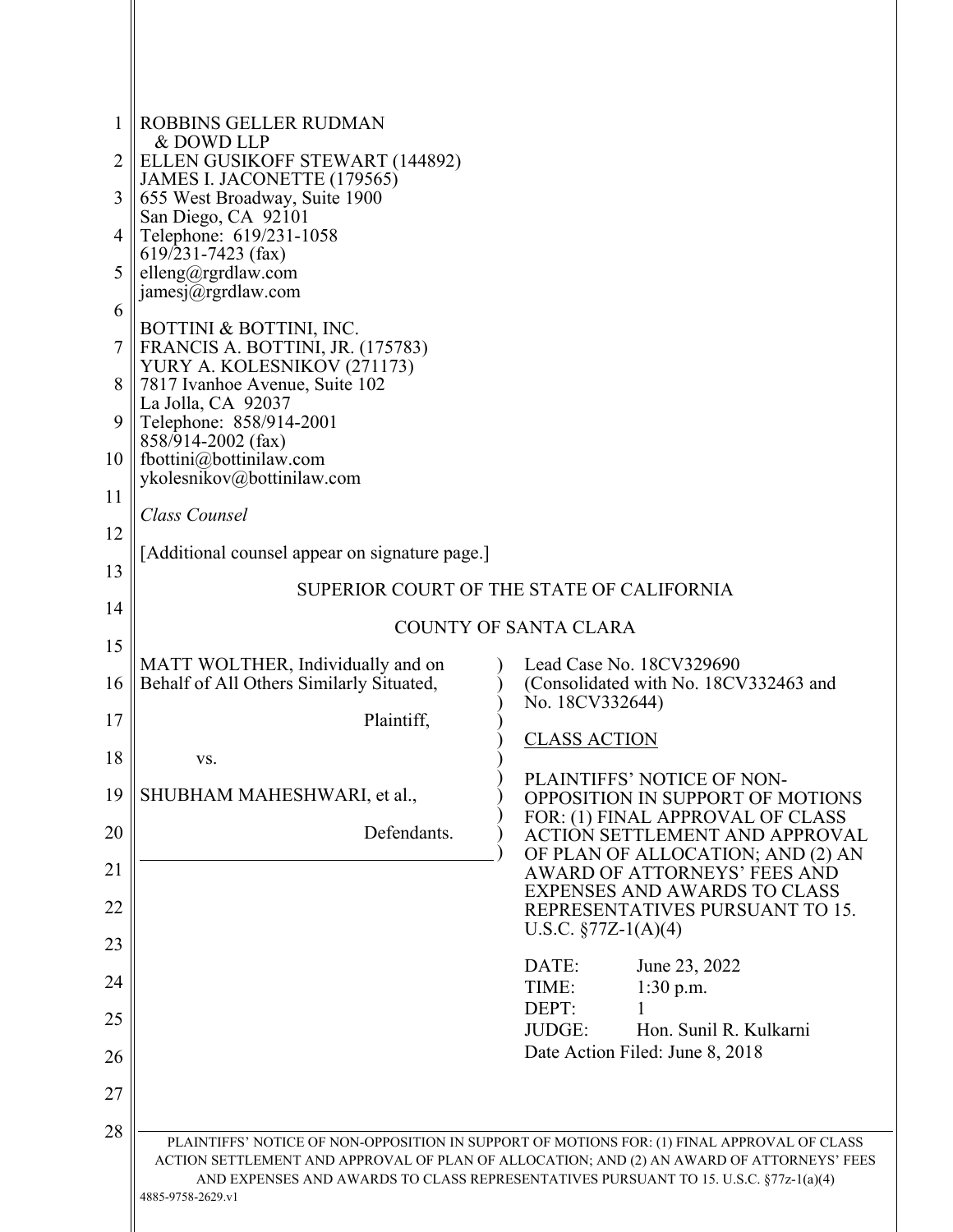1 2 3 4 5 6 Plaintiffs and Class Representatives Iron Workers District Council of New England Pension Fund and Construction Workers Pension Trust Fund – Lake County and Vicinity ("Class Representatives" or "Plaintiffs") respectfully submit this notice of non-opposition in further support of the motions for: (1) final approval of class action settlement and for approval of the proposed plan allocation of settlement proceeds (the "Plan of Allocation"); and (2) an award of attorneys' fees and expenses and awards to Class Representatives pursuant to 15 U.S.C.  $\S 77z-1(a)(4)$ .<sup>1</sup>

7

# **I. INTRODUCTION**

8 9 10 11 12 13 14 15 By Order dated December 1, 2021, the Court granted preliminary approval of the Settlement. The Court originally set the final approval hearing date for April 21, 2022, but then continued that date and requested that Plaintiffs provide additional information about the claims submitted by class members. *See* March 31, 2022 Tentative Ruling. The Court's prior tentative requested supplemental information about the following topics: (1) an accounting and analysis of the results of the claims process for the Court's consideration and (2) a declaration by the claims administrator detailing its actual expenses associated with administering the Settlement. In accordance with the Court's order, Plaintiffs provide the following supplemental information.

#### 16 17 **II. SUPPLEMENTAL INFORMATION IN RESPONSE TO THE COURT'S REQUEST**

18

28

## **A. An Accounting and Analysis of the Claims Submitted by Class Members**

19 20 21 22 23 24 25 The deadline to submit claim forms by class members was March 22, 2022. As of June 10, 2022, a total of *3,204 claims* were submitted by class members in response to 21,450 Claim Packages sent by the Claims Administrator (Gilardi & Co. LLC) to potential Class Members and nominees. *See* Supplemental Declaration #2 of Ross D. Murray Regarding Notice Dissemination, Requests for Exclusion Received to Date, Interim Claims Processing, and Administrative Fees and Expenses ("Supp. Murray Decl. #2"), ¶9, filed herewith. As of February 3, 2022, the Claims Administrator had mailed 20,494 copies of the Court-approved Notice of Proposed Settlement of Class Action (the "Notice") and

 $2 -$ PLAINTIFFS' NOTICE OF NON-OPPOSITION IN SUPPORT OF MOTIONS FOR: (1) FINAL APPROVAL OF CLASS ACTION SETTLEMENT AND APPROVAL OF PLAN OF ALLOCATION; AND (2) AN AWARD OF ATTORNEYS' FEES AND EXPENSES AND AWARDS TO CLASS REPRESENTATIVES PURSUANT TO 15. U.S.C. §77z-1(a)(4) 4885-9758-2629.v1

<sup>26</sup> 27  $\overline{a}$ 1 Unless indicated otherwise, all capitalized terms shall have the same meaning as set forth in the Amended Stipulation of Settlement dated November 30, 2021 ("Stipulation").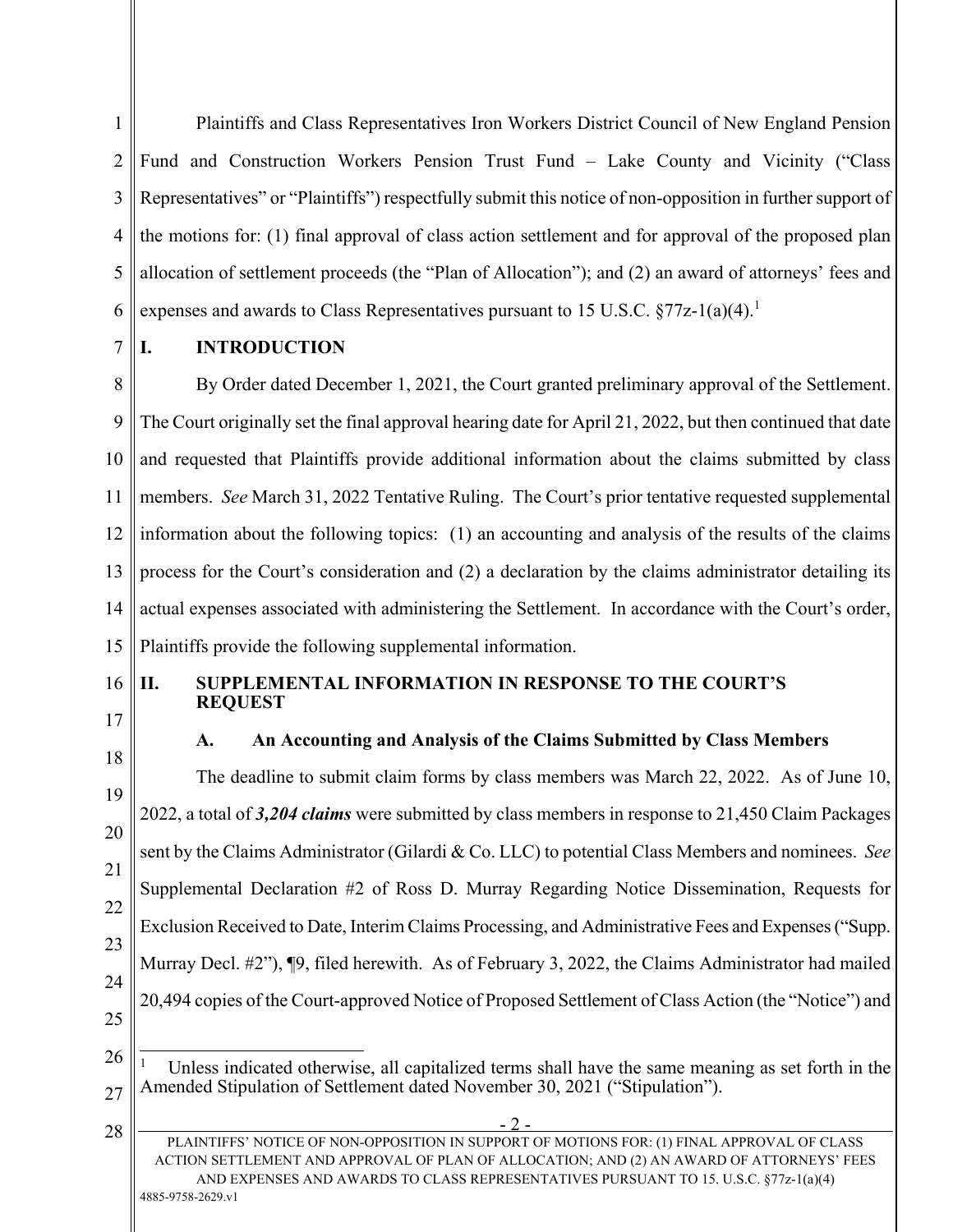1 Proof of Claim and Release form (the "Proof of Claim") (collectively, the "Claim Package") to potential 2 3 4 5 Class Members and their nominees. Subsequent to February 3, 2022, Gilardi mailed an additional 3,998 copies of the Claim Package in response to requests from potential Class Members, brokers, and nominees and as a result of mail returned as undeliverable for which new addresses were identified and re-mailed to those new addresses.<sup>2</sup>

6 7 8 9 10 11 12 13 14 15 16 The Notice advised Class Members of the February 21, 2022 deadline for requesting exclusion from the Class and for filing objections to the proposed Settlement, the Plan of Allocation, and/or the requested attorneys' fees and expenses, including awards to the Class Representatives. The deadline has now passed, and only two requests for exclusion from the Class were received and no objections to the Settlement, Plan of Allocation, or fee and expense request were filed. *See* Supp. Murray Decl. #2,  $\P$ 7.<sup>3</sup> The overwhelmingly favorable reaction of the members of the Class supports the reasonableness of the Settlement, the Plan of Allocation, and counsel's fee and expense requests. *See Nat'l Rural Telecomms. Coop. v. DIRECTV, Inc.*, 221 F.R.D. 523, 529 (C.D. Cal. 2004) (absence of large number of objections raises a strong presumption that settlement is fair to the class); *Hanlon v. Chrysler Corp.*, 150 F.3d 1011, 1026 (9th Cir. 1998) ("reaction of the class members to the proposed settlement" is a factor to be considered in assessing the adequacy of the settlement).

17 18 19 20 21 Claims processing is ongoing and the 3,204 submitted claims are being reviewed by the Claims Administrator to verify valid claims, reject invalid ones, resolve any errors in data submitted with the claims, and identify claims with other types of deficiencies or issues, such as duplicate submissions and claims which lack the supporting documentation required. Supp. Murray Decl. #2, ¶10. Furthermore, if a deficiency in a claim cannot be resolved by an analyst, the claimant will be notified of that deficiency

22

- 3 - PLAINTIFFS' NOTICE OF NON-OPPOSITION IN SUPPORT OF MOTIONS FOR: (1) FINAL APPROVAL OF CLASS ACTION SETTLEMENT AND APPROVAL OF PLAN OF ALLOCATION; AND (2) AN AWARD OF ATTORNEYS' FEES AND EXPENSES AND AWARDS TO CLASS REPRESENTATIVES PURSUANT TO 15. U.S.C. §77z-1(a)(4) 4885-9758-2629.v1 28

<sup>23</sup> 24 25 1 2 In addition, as noted in prior filings with the Court, the Summary Notice was published in *The Wall Street Journal* and over the *Business Wire*. *See* previously-filed Declaration of Ross D. Murray, ¶12. Relevant documents concerning the Settlement – including the Stipulation, the Notice, the Proof of Claim, and the Notice Order – were posted to the Settlement website, www.VeecoSecuritiesSettlement.com, which was identified in both the Notice and Summary Notice. *Id.*, ¶14.

<sup>26</sup> 27 3 Only one of the two opt-outs is valid; one does not provide the requisite information; *i.e.*, the number of shares acquired in the Merger.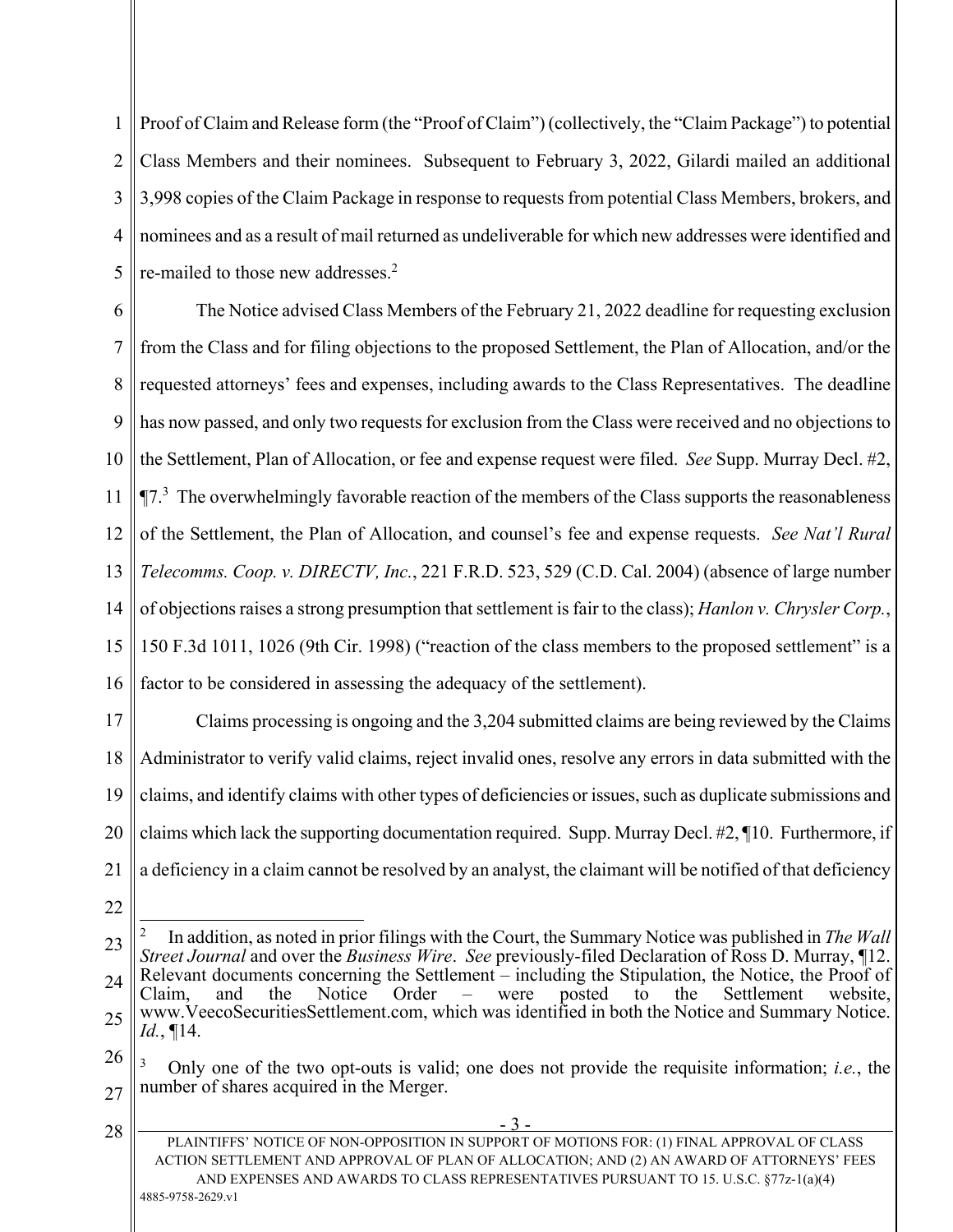1 2 3 4 and provided with an opportunity to respond with further information or documentation to resolve the issue. *Id.* As these reviews and amendments to claims often impact the status and recognized loss of the claim, the total number of valid claims, the recognized losses of those claims, and amount of average per share payment is not available until claims processing is complete. *Id.*

5 6 7 8 9 10 However, based on the preliminary processing completed to-date, the Claims Administrator has identified 45 duplicate claims submitted by Class Members. Approximately 725 claims have preliminarily been found to be valid, although further auditing of those claims may result in some becoming invalid. The remaining claims have deficiencies or are otherwise invalid, although processing is still underway. Certain deficiencies may be waived or these Class Members may be otherwise able to cure their deficient claims, resulting in those claims becoming valid.

11 12 13 14 15 16 17 18 19 With respect to an estimated per-share recovery, calculation of that figure requires the total number of participating shares represented by valid claims, and the amount of fees and expenses awarded by the Court. As of this date, with the caveat that this number is certain to change, approximately 6.28 million shares have preliminarily been deemed valid. This results in a recovery per share of \$2.38, before deduction of attorneys' fees, litigation expenses, and costs of administration. Plaintiffs' Counsel have requested a fee of \$5,000,000, litigation expenses of \$127,985.56, and awards to Plaintiffs of \$18,800, in the aggregate. Claims Administration is estimated to cost \$350,000. Using these amounts as maximum possible deductions from the Settlement Fund, or \$5,496,785.56, the estimated net, per share recovery would be \$1.51.

20

### **B. The Amount of Expenses Incurred by the Claims Administrator**

21 22 The total expenses incurred to-date by the Claims Administrator is \$185,998.38. Supp. Murray Decl. #2, ¶14.

#### 23 **III. THE COURT SHOULD GRANT FINAL APPROVAL OF THE SETTLEMENT AT THIS TIME**

25 26 27 The parties are mindful of the Court's desire, expressed at the last hearing, for more information about the number of valid claims, duplicate claims, and estimated per-share recovery. The information provided herein provides that information, to the extent known at this time by Plaintiffs' Counsel and

28

24

- 4 -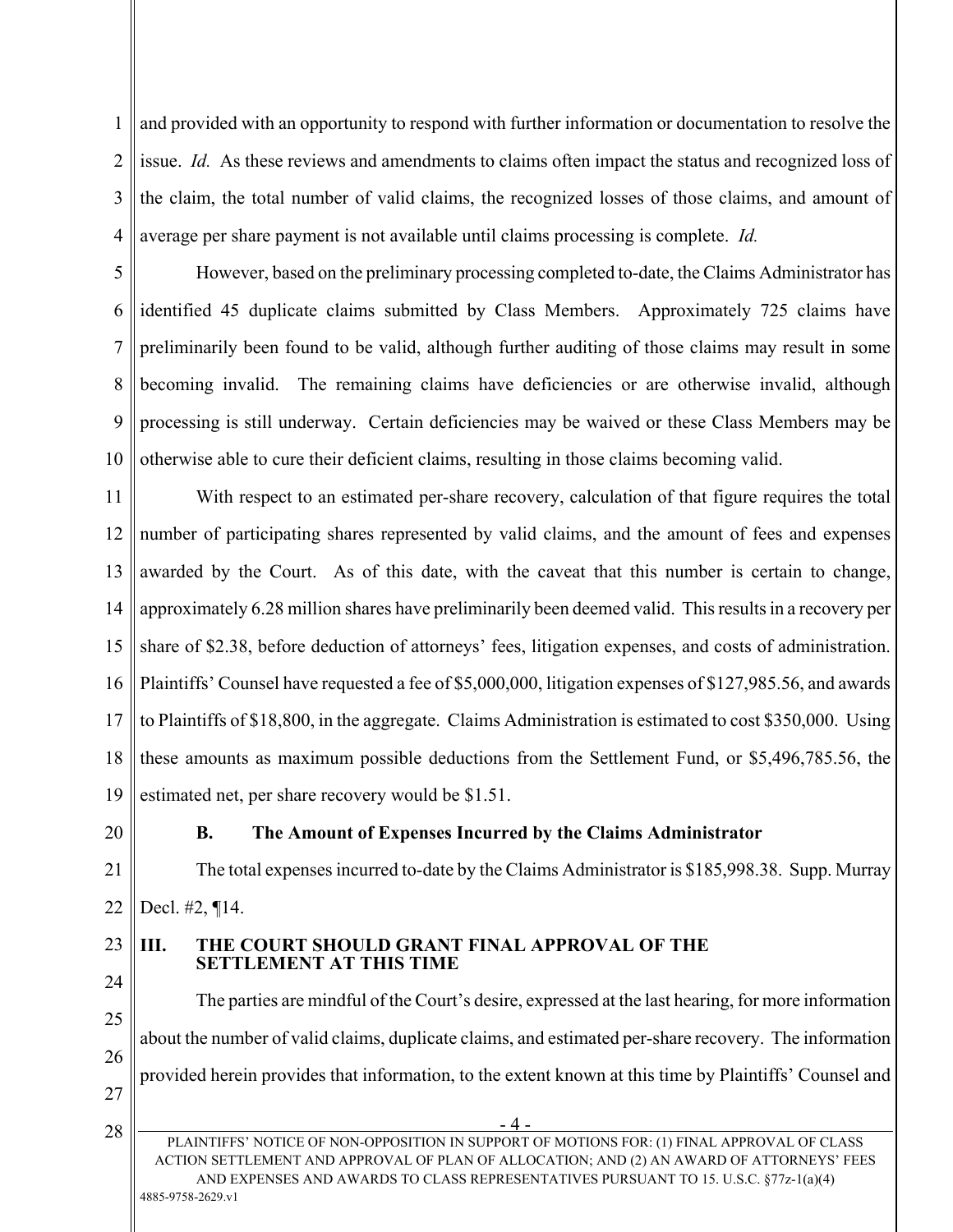1 2 3 4 5 6 7 8 the Claims Administrator. Exact, final figures are not possible at this time, given the ongoing work of the Claims Administrator and the preliminary state of claims processing. This is normal and typical in every securities litigation class action settlement. Accurate claims administration takes time. The parties respectfully submit that the Court should grant final approval to the Settlement at this time, and not delay final approval any further, as the parties need finality of the Settlement for many purposes, including starting the time period for the judgment to become final, which only starts to run after entry of judgment. In addition, as the costs of claims administration are ongoing, counsel is hesitant to keep incurring those costs if the Court is not inclined to approve the Settlement.

9 10 11 12 13 14 15 16 17 18 19 20 21 The normal procedure for providing more detailed and final information about the claims process is for the parties to submit a final Post-Distribution Accounting to the Court, as is done in the Northern District of California. *See* Procedural Guidance for Class Action Settlements, the United States District Court for the Northern District of California.<sup>4</sup> Thus, in the Northern District, the Court requires a final submission within 21 days of the final distribution of the settlement fund, providing information about many of the same topics this Court has identified, including "The total settlement fund, the total number of class members, the total number of class members to whom notice was sent and not returned as undeliverable, the number and percentage of claim forms submitted, the number and percentage of opt-outs, the number and percentage of objections, [and] the average and median recovery per claimant." Plaintiffs will provide that information at the conclusion of claims administration. In the meantime, Plaintiffs respectfully submit that final approval should be granted now and that Plaintiffs be ordered to provide a final Post-Distribution Accounting within 21 days of the final distribution of settlement proceeds to Class Members.

22

## **IV. CONCLUSION**

23 24 25 As the Settlement has received overwhelming support from the Class, and a significant number of Class Members have submitted claims, evidencing their approval, Class Representatives respectfully request that: (1) the Motion for Final Approval of Class Action Settlement and Approval of Plan of

26

 $\overline{a}$ 

27

28

<sup>4</sup> Available at https://cand.uscourts.gov/forms/procedural-guidance-for-class-action-settlements/.

 $5 -$ PLAINTIFFS' NOTICE OF NON-OPPOSITION IN SUPPORT OF MOTIONS FOR: (1) FINAL APPROVAL OF CLASS ACTION SETTLEMENT AND APPROVAL OF PLAN OF ALLOCATION; AND (2) AN AWARD OF ATTORNEYS' FEES AND EXPENSES AND AWARDS TO CLASS REPRESENTATIVES PURSUANT TO 15. U.S.C. §77z-1(a)(4) 4885-9758-2629.v1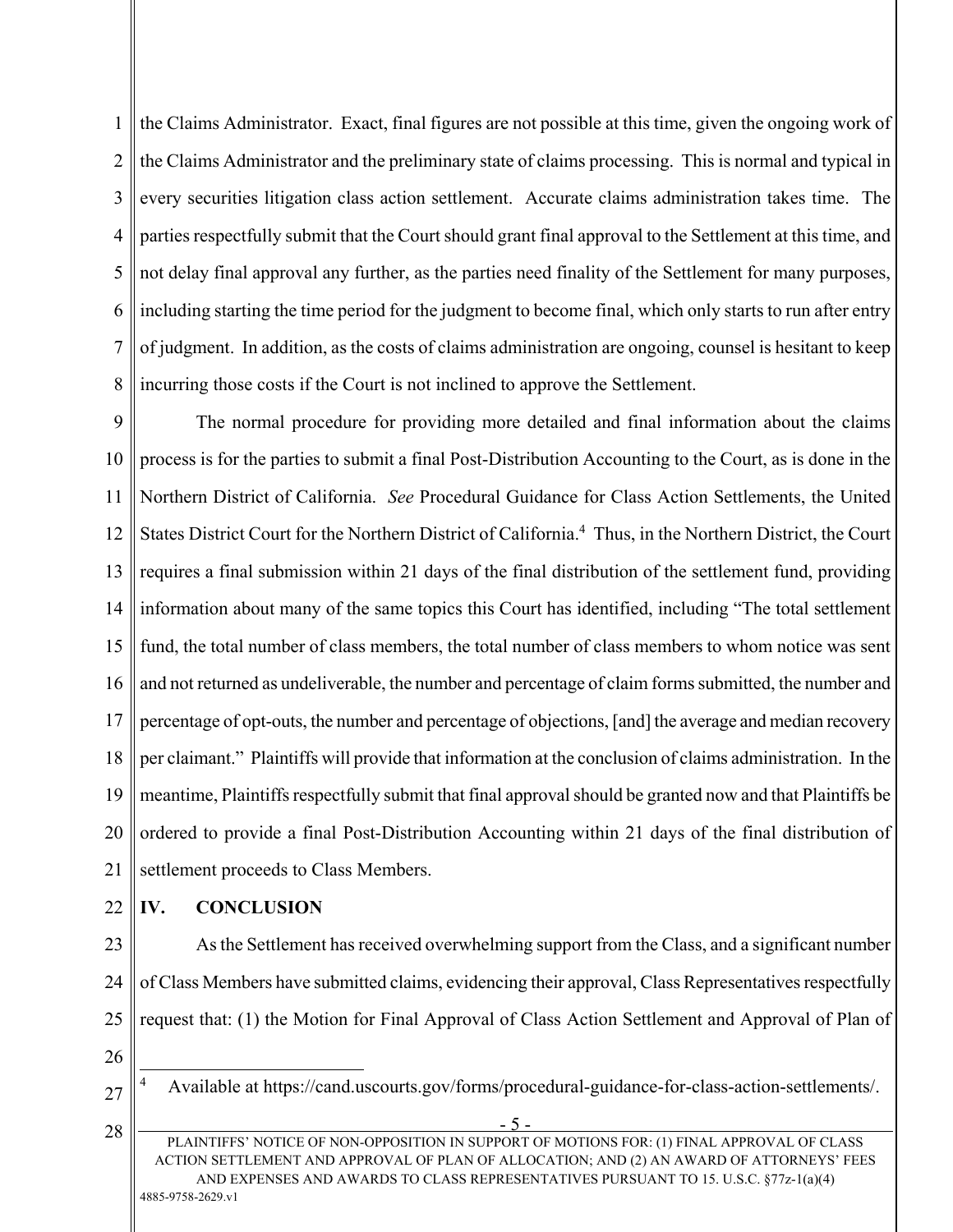| 1              | Allocation and the Motion for an Award of Attorneys' Fees and Expenses and Awards to Class             |                                                                                                                                                                                                                                                                                  |  |  |  |
|----------------|--------------------------------------------------------------------------------------------------------|----------------------------------------------------------------------------------------------------------------------------------------------------------------------------------------------------------------------------------------------------------------------------------|--|--|--|
| $\overline{2}$ | Representatives Pursuant to 15 U.S.C. $\S77z-1(a)(4)$ be granted; and (2) the Order and Final Judgment |                                                                                                                                                                                                                                                                                  |  |  |  |
| 3              | and the proposed order awarding fees and expenses be entered.                                          |                                                                                                                                                                                                                                                                                  |  |  |  |
| 4              | DATED: June 16, 2022                                                                                   | Respectfully submitted,                                                                                                                                                                                                                                                          |  |  |  |
| 5              |                                                                                                        | <b>ROBBINS GELLER RUDMAN</b><br>& DOWD LLP                                                                                                                                                                                                                                       |  |  |  |
| 6              |                                                                                                        | ELLEN GUSIKOFF STEWART<br><b>JAMES I. JACONETTE</b>                                                                                                                                                                                                                              |  |  |  |
| 7<br>8         |                                                                                                        |                                                                                                                                                                                                                                                                                  |  |  |  |
| 9              |                                                                                                        | ELLEN GUSIKOFF STEWART                                                                                                                                                                                                                                                           |  |  |  |
| 10             |                                                                                                        | 655 West Broadway, Suite 1900                                                                                                                                                                                                                                                    |  |  |  |
| 11             |                                                                                                        | San Diego, CA 92101<br>Telephone: 619/231-1058<br>$619/231 - 7423$ (fax)                                                                                                                                                                                                         |  |  |  |
| 12             |                                                                                                        | BOTTINI & BOTTINI, INC.                                                                                                                                                                                                                                                          |  |  |  |
| 13<br>14       |                                                                                                        | FRANCIS A. BOTTINI, JR.<br>YURY A. KOLESNIKOV<br>7817 Ivanhoe Avenue, Suite 102                                                                                                                                                                                                  |  |  |  |
| 15             |                                                                                                        | La Jolla, CA 92037<br>Telephone: 858/914-2001                                                                                                                                                                                                                                    |  |  |  |
| 16             |                                                                                                        | 858/914-2002 (fax)<br>Class Counsel                                                                                                                                                                                                                                              |  |  |  |
| 17             |                                                                                                        | <b>HEDIN HALL LLP</b>                                                                                                                                                                                                                                                            |  |  |  |
| 18             |                                                                                                        | DAVID W. HALL                                                                                                                                                                                                                                                                    |  |  |  |
| 19             |                                                                                                        | Four Embarcadero Center, Suite 1400<br>San Francisco, CA 94104<br>Telephone: 415/766-3534                                                                                                                                                                                        |  |  |  |
| 20             |                                                                                                        | $415/402 - 0058$ (fax)                                                                                                                                                                                                                                                           |  |  |  |
| 21             |                                                                                                        | <b>THORNTON LAW FIRM LLP</b><br><b>DAVID BRICKER</b>                                                                                                                                                                                                                             |  |  |  |
| 22             |                                                                                                        | 1 Lincoln Street<br>Boston, MA 02111                                                                                                                                                                                                                                             |  |  |  |
| 23             |                                                                                                        | Telephone: 617/720-1333                                                                                                                                                                                                                                                          |  |  |  |
| 24             |                                                                                                        | <b>Additional Counsel for Plaintiffs</b>                                                                                                                                                                                                                                         |  |  |  |
| 25             |                                                                                                        |                                                                                                                                                                                                                                                                                  |  |  |  |
| 26             |                                                                                                        |                                                                                                                                                                                                                                                                                  |  |  |  |
| 27             |                                                                                                        | - 6 -                                                                                                                                                                                                                                                                            |  |  |  |
| 28             | 4885-9758-2629.v1                                                                                      | PLAINTIFFS' NOTICE OF NON-OPPOSITION IN SUPPORT OF MOTIONS FOR: (1) FINAL APPROVAL OF CLASS<br>ACTION SETTLEMENT AND APPROVAL OF PLAN OF ALLOCATION; AND (2) AN AWARD OF ATTORNEYS' FEES<br>AND EXPENSES AND AWARDS TO CLASS REPRESENTATIVES PURSUANT TO 15. U.S.C. §77z-1(a)(4) |  |  |  |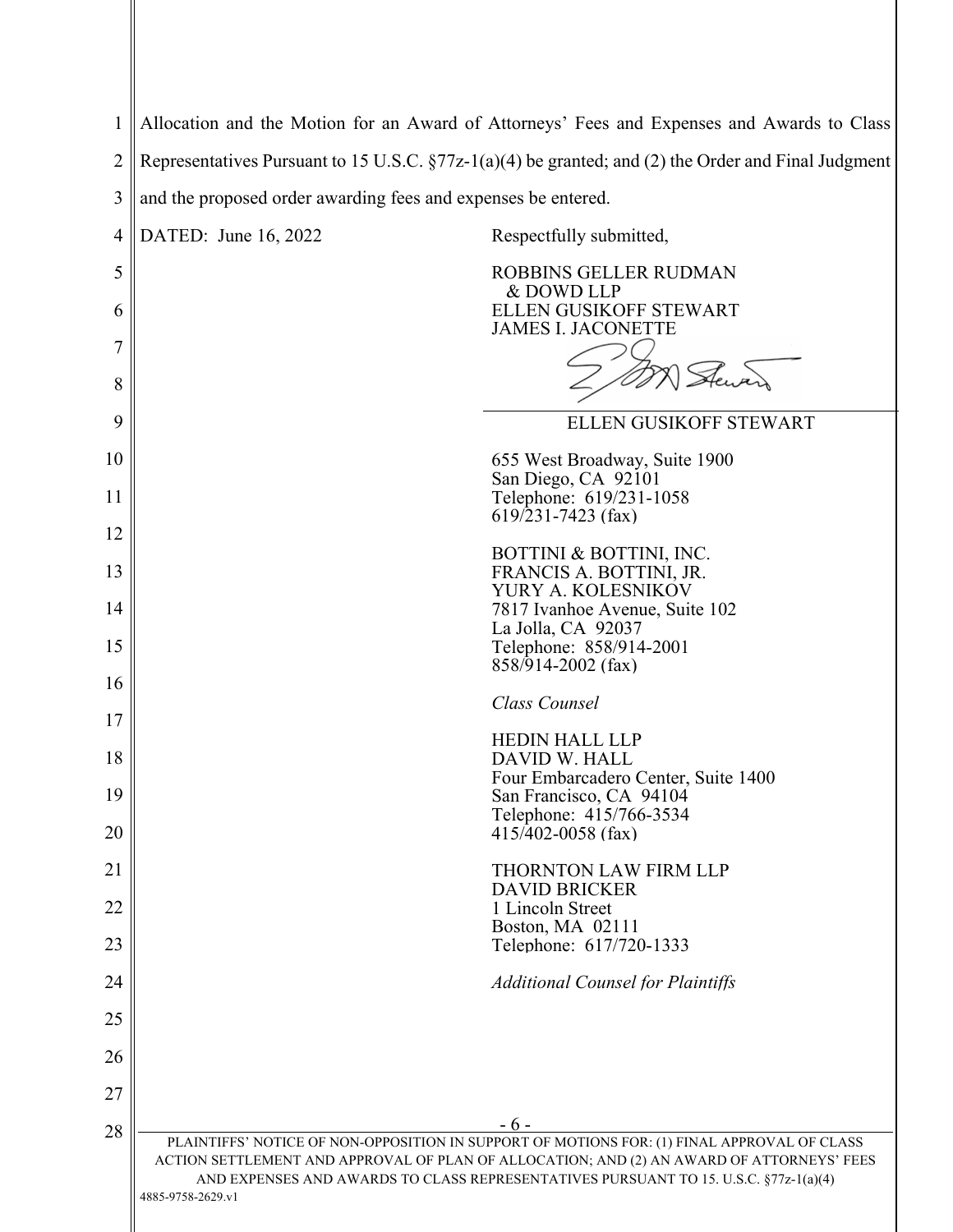| ш |
|---|
|   |

### **DECLARATION OF SERVICE BY EMAIL**

2 3 4 5 I, Mara Waligurski, am and was, at all times herein mentioned, a citizen of the United States and a resident of the County of San Diego, over the age of 18 years, and not a party to or interested party in the within action, and have a business address of 655 West Broadway, Suite 1900, San Diego, California 92101.

6 7 8 9 10 I hereby declare that on June 16, 2022, I caused to be served the attached Plaintiffs' Notice of Non-Opposition in Support of Motions for: (1) Final Approval of Class Action Settlement and Approval of Plan of Allocation; and (2) an Award of Attorneys' Fees and Expenses and Awards to Class Representatives Pursuant to 15 U.S.C. §77z-1(a)(4) on the parties in the within action by emailing a copy to the addresses below:

11 **COUNSEL FOR PLAINTIFFS**:

| 11<br><b>NAME</b><br>12 | <u>COUNSEL FOR PLAINTIFFS!</u> | <b>FIRM</b>                                                                                                                                                                              | <b>EMAIL</b>               |
|-------------------------|--------------------------------|------------------------------------------------------------------------------------------------------------------------------------------------------------------------------------------|----------------------------|
|                         | James I. Jaconette             | ROBBINS GELLER RUDMAN                                                                                                                                                                    | jamesj@rgrdlaw.com         |
|                         | Ellen Gusikoff Stewart         | & DOWD LLP<br>655 West Broadway, Suite 1900                                                                                                                                              | elleng@rgrdlaw.com         |
|                         |                                | San Diego, CA 92101<br>Telephone: 619/231-1058<br>$619/231 - 7423$ (fax)                                                                                                                 |                            |
|                         |                                | Co-Lead Counsel for Plaintiffs                                                                                                                                                           |                            |
|                         | Francis A. Bottini, Jr.        | BOTTINI & BOTTINI, INC.                                                                                                                                                                  | fbottini@bottinilaw.com    |
|                         | Yury A. Kolesnikov             | 7817 Ivanhoe Avenue, Suite 102<br>La Jolla, CA 92037                                                                                                                                     | ykolesnikov@bottinilaw.com |
|                         |                                | Telephone: 858/914-2001<br>858/914-2002 (fax)                                                                                                                                            |                            |
|                         |                                | Co-Lead Counsel for Plaintiffs                                                                                                                                                           |                            |
|                         | David W. Hall                  | <b>HEDIN HALL LLP</b>                                                                                                                                                                    | dhall@hedinhall.com        |
|                         |                                | Four Embarcadero Center, Suite<br>1400                                                                                                                                                   |                            |
|                         |                                | San Francisco, CA 94104<br>Telephone: 415/766-3534<br>$415/402 - 0058$ (fax)                                                                                                             |                            |
|                         |                                |                                                                                                                                                                                          |                            |
|                         | David Bricker                  | <b>Additional Counsel for Plaintiffs</b><br><b>THORNTON LAW FIRM LLP</b>                                                                                                                 | dbricker@tenlaw.com        |
|                         |                                | 1 Lincoln Street<br>Boston, MA 02111                                                                                                                                                     |                            |
|                         |                                | Telephone: 617/720-1333                                                                                                                                                                  |                            |
|                         |                                | <b>Additional Counsel for Plaintiffs</b>                                                                                                                                                 |                            |
|                         |                                | $-7-$                                                                                                                                                                                    |                            |
|                         |                                | PLAINTIFFS' NOTICE OF NON-OPPOSITION IN SUPPORT OF MOTIONS FOR: (1) FINAL APPROVAL OF CLASS<br>ACTION SETTLEMENT AND APPROVAL OF PLAN OF ALLOCATION; AND (2) AN AWARD OF ATTORNEYS' FEES |                            |
| 4885-9758-2629.vl       |                                | AND EXPENSES AND AWARDS TO CLASS REPRESENTATIVES PURSUANT TO 15. U.S.C. §77z-1(a)(4)                                                                                                     |                            |